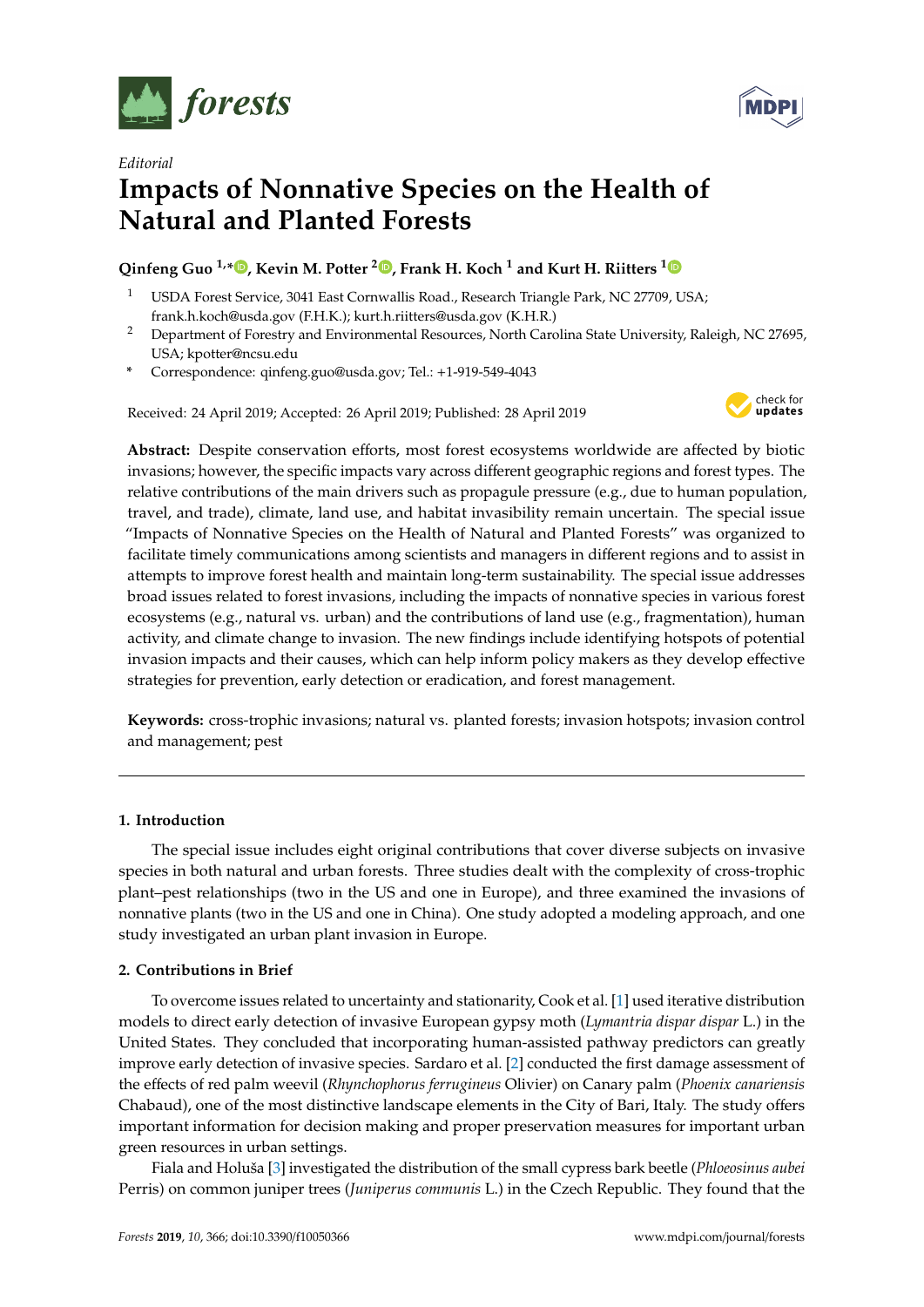beetle, which is considered an invasive pest in much of central Europe, mainly attacks older, damaged trees with stem diameters > 3 cm, and predicted that the beetle population density could increase on weakened and damaged trees even in protected areas and gardens. Using data from more than 132,000 Forest Inventory and Analysis (FIA) plots across the conterminous 48 US states, Potter et al. [\[4\]](#page-1-3) summarized 339 of the most serious insect and disease threats for 419 native tree species and assigned a severity rating for each of 1378 combinations of tree host and insect or disease agent. They found greater impacts of current exotic pests in the eastern United States than in the West, and noted that such impacts could be greatly magnified across the East if these agents are able to reach the entirety of their hosts' ranges. Guo et al. [\[5\]](#page-1-4) examined similar data and found significant effects of forest fragmentation and type of forest edge on nonnative pest invasions across the conterminous 48 United States, either in combination (all pests) or by separate guilds or species groups (i.e., generalists vs. specialists, insects vs. pathogens).

Using data from 82,506 FIA plots, Riitters et al. [\[6\]](#page-1-5) compared the current exposure of protected vs. unprotected forests to nonnative plant invasions in the eastern US. They concluded that any protection is better than none, and public ownership alone is as effective as some types of formal protection. In another study on plant invasions, Feng et al. [\[7\]](#page-2-0) examined the dynamics of invasion by smooth cordgrass (*Spartina alterniflora* Loisel.) and subsequent replacement by Sonneratia mangrove (*Sonneratia apetala* Buch.-Ham.) on soil organic carbon. They found that both *S. alterniflora* and *S. apetala* enhanced soil carbon pools but had significantly lower soil carbon content than mature native mangroves, and recommended ecological replacement with native mangrove species as a way to increase long-term carbon storage in *Spartina*-invaded ecosystems in China. Yang et al. [\[8\]](#page-2-1) investigated the effects of prescribed fire, site factors, and seed sources on the spread of invasive Chinese tallow (*Triadica sebifera* (L.) Small) in a fire-managed coastal landscape in the southeastern US. They reported that tallow invasion risk decreased with the distance to seed trees and shrub coverage, and with the time since the last fire if seed trees were remote (>300 m), but increased with time since the last fire if seed trees were close.

**Author Contributions:** Q.G., K.M.P., F.H.K., and K.H.R. contributed to organizing the Special Issue, to the editorial work, and to writing this editorial.

**Acknowledgments:** We acknowledge the thoughtful reviews from many anonymous reviewers and the technical support provided by the journal editorial staff. This work was partly supported by NSF Macrosystems Biology grants (DEB-1241932 and DEB-1638702).

**Conflicts of Interest:** The authors declare no conflict of interest.

#### **References**

- <span id="page-1-0"></span>1. Cook, G.; Jarnevich, C.; Warden, M.; Downing, M.; Withrow, J.; Leinwand, I. Iterative Models for Early Detection of Invasive Species across Spread Pathways. *Forests* **2019**, *10*, 108. [\[CrossRef\]](http://dx.doi.org/10.3390/f10020108)
- <span id="page-1-1"></span>2. Sardaro, R.; Grittani, R.; Scrascia, M.; Pazzani, C.; Russo, V.; Garganese, F.; Porfido, C.; Diana, L.; Porcelli, F. The Red Palm Weevil in the City of Bari: A First Damage Assessment. *Forests* **2018**, *9*, 452. [\[CrossRef\]](http://dx.doi.org/10.3390/f9080452)
- <span id="page-1-2"></span>3. Fiala, T.; Holuša, J. Occurrence of the Invasive Bark Beetle *Phloeosinus aubei* on Common Juniper Trees in the Czech Republic. *Forests* **2019**, *10*, 12. [\[CrossRef\]](http://dx.doi.org/10.3390/f10010012)
- <span id="page-1-3"></span>4. Potter, K.M.; Escanferla, M.E.; Jetton, R.M.; Man, G. Important Insect and Disease Threats to United States Tree Species and Geographic Patterns of Their Potential Impacts. *Forests* **2019**, *10*, 304. [\[CrossRef\]](http://dx.doi.org/10.3390/f10040304)
- <span id="page-1-4"></span>5. Guo, Q.; Riitters, K.H.; Potter, K.M. A Subcontinental Analysis of Forest Fragmentation Effects on Insect and Disease Invasion. *Forests* **2018**, *9*, 744. [\[CrossRef\]](http://dx.doi.org/10.3390/f9120744)
- <span id="page-1-5"></span>6. Riitters, K.H.; Potter, K.M.; Iannone III, B.V.; Oswalt, C.; Guo, Q.; Fei, S. Exposure of Protected and Unprotected Forest to Plant Invasions in the Eastern United States. *Forests* **2018**, *9*, 723. [\[CrossRef\]](http://dx.doi.org/10.3390/f9110723)